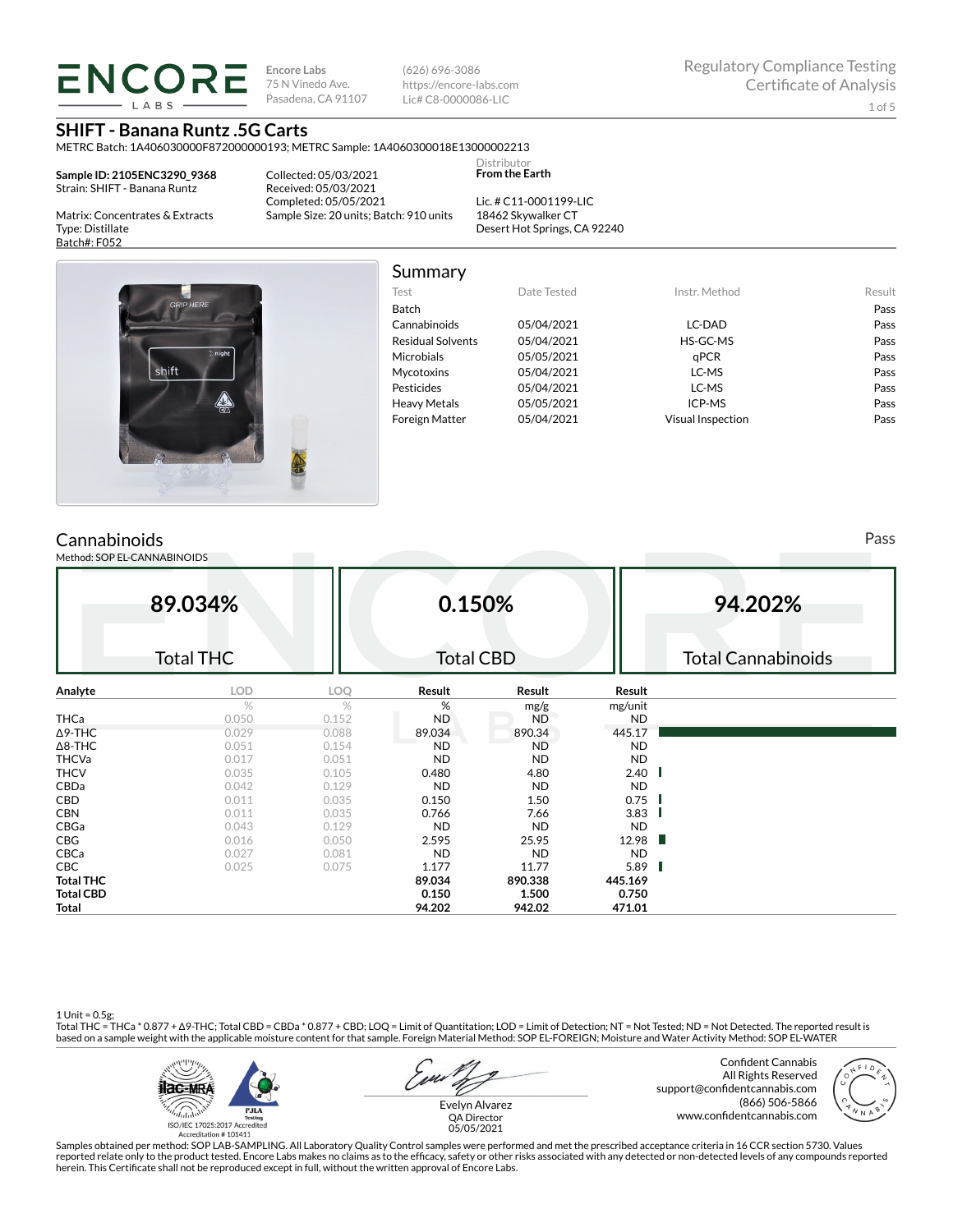**ENCORI** LABS

**Encore Labs** 75 N Vinedo Ave. Pasadena, CA 91107 (626) 696-3086 https://encore-labs.com Lic# C8-0000086-LIC

> Distributor **From the Earth**

### **SHIFT - Banana Runtz .5G Carts**

METRC Batch: 1A406030000F872000000193; METRC Sample: 1A4060300018E13000002213

**Sample ID: 2105ENC3290\_9368** Strain: SHIFT - Banana Runtz

Collected: 05/03/2021 Received: 05/03/2021 Completed: 05/05/2021 Sample Size: 20 units; Batch: 910 units

Lic. # C11-0001199-LIC 18462 Skywalker CT Desert Hot Springs, CA 92240

Matrix: Concentrates & Extracts Type: Distillate Batch#: F052

#### Pesticides

Method: SOP EL-PesticidesLCMS LC-MS

| Analyte             | <b>LOD</b> | LOO       | Limit          | <b>Result</b> | <b>Status</b> | Analyte                 | LOD       | LOO       | Limit          | <b>Result</b> | <b>Status</b> |
|---------------------|------------|-----------|----------------|---------------|---------------|-------------------------|-----------|-----------|----------------|---------------|---------------|
|                     | $\mu$ g/g  | $\mu$ g/g | $\mu$ g/g      | $\mu$ g/g     |               |                         | $\mu$ g/g | $\mu$ g/g | $\mu$ g/g      | $\mu$ g/g     |               |
| Abamectin           | 0.005      | 0.02      | 0.1            | <b>ND</b>     | Pass          | Fludioxonil             | 0.01      | 0.05      | 0.1            | <b>ND</b>     | Pass          |
| Acephate            | 0.002      | 0.01      | 0.1            | <b>ND</b>     | Pass          | Hexythiazox             | 0.005     | 0.02      | 0.1            | <b>ND</b>     | Pass          |
| Acequinocyl         | 0.01       | 0.02      | 0.1            | <b>ND</b>     | Pass          | Imazalil                | 0.05      | 0.1       | 0.05           | <b>ND</b>     | Pass          |
| Acetamiprid         | 0.005      | 0.02      | 0.1            | <b>ND</b>     | Pass          | Imidacloprid            | 0.005     | 0.02      | 5              | <b>ND</b>     | Pass          |
| Aldicarb            | 0.05       | 0.1       | 0.05           | <b>ND</b>     | Pass          | <b>Kresoxim Methyl</b>  | 0.005     | 0.02      | 0.1            | <b>ND</b>     | Pass          |
| Azoxystrobin        | 0.005      | 0.02      | 0.1            | <b>ND</b>     | Pass          | Malathion               | 0.02      | 0.05      | 0.5            | <b>ND</b>     | Pass          |
| <b>Bifenazate</b>   | 0.005      | 0.01      | 0.1            | <b>ND</b>     | Pass          | Metalaxyl               | 0.002     | 0.005     | $\overline{2}$ | <b>ND</b>     | Pass          |
| <b>Bifenthrin</b>   | 0.005      | 0.01      | 3              | <b>ND</b>     | Pass          | Methiocarb              | 0.05      | 0.1       | 0.05           | <b>ND</b>     | Pass          |
| <b>Boscalid</b>     | 0.02       | 0.05      | 0.1            | <b>ND</b>     | Pass          | Methomyl                | 0.01      | 0.02      | $\mathbf 1$    | <b>ND</b>     | Pass          |
| Captan              | 0.2        | 0.3       | 0.7            | <b>ND</b>     | Pass          | Mevinphos               | 0.02      | 0.05      | 0.02           | <b>ND</b>     | Pass          |
| Carbaryl            | 0.02       | 0.05      | 0.5            | <b>ND</b>     | Pass          | Myclobutanil            | 0.005     | 0.01      | 0.1            | <b>ND</b>     | Pass          |
| Carbofuran          | 0.05       | 0.1       | 0.05           | <b>ND</b>     | Pass          | Naled                   | 0.01      | 0.02      | 0.1            | <b>ND</b>     | Pass          |
| Chlorantraniliprole | 0.002      | 0.01      | 10             | <b>ND</b>     | Pass          | Oxamyl                  | 0.005     | 0.01      | 0.5            | <b>ND</b>     | Pass          |
| Chlordane           | 0.05       | 0.1       | 0.05           | <b>ND</b>     | Pass          | Paclobutrazol           | 0.05      | 0.1       | 0.05           | <b>ND</b>     | Pass          |
| Chlorfenapyr        | 0.05       | 0.1       | 0.05           | <b>ND</b>     | Pass          | Parathion Methyl        | 0.02      | 0.05      | 0.02           | <b>ND</b>     | Pass          |
| Chlorpyrifos        | 0.05       | 0.1       | 0.05           | <b>ND</b>     | Pass          | Pentachloronitrobenzene | 0.02      | 0.05      | 0.1            | <b>ND</b>     | Pass          |
| Clofentezine        | 0.01       | 0.02      | 0.1            | <b>ND</b>     | Pass          | Permethrin              | 0.02      | 0.05      | 0.5            | <b>ND</b>     | Pass          |
| Coumaphos           | 0.02       | 0.05      | 0.02           | <b>ND</b>     | Pass          | Phosmet                 | 0.01      | 0.02      | 0.1            | <b>ND</b>     | Pass          |
| Cyfluthrin          | 0.05       | 0.1       | $\overline{2}$ | <b>ND</b>     | Pass          | Piperonyl Butoxide      | 0.002     | 0.01      | 3              | <b>ND</b>     | Pass          |
| Cypermethrin        | 0.1        | 0.2       | $\mathbf 1$    | <b>ND</b>     | Pass          | Prallethrin             | 0.005     | 0.02      | 0.1            | <b>ND</b>     | Pass          |
| Daminozide          | 0.02       | 0.05      | 0.02           | <b>ND</b>     | Pass          | Propiconazole           | 0.005     | 0.01      | 0.1            | <b>ND</b>     | Pass          |
| Diazinon            | 0.002      | 0.01      | 0.1            | <b>ND</b>     | Pass          | Propoxur                | 0.05      | 0.1       | 0.05           | <b>ND</b>     | Pass          |
| <b>Dichlorvos</b>   | 0.02       | 0.05      | 0.02           | <b>ND</b>     | Pass          | Pyrethrins              | 0.02      | 0.05      | 0.5            | <b>ND</b>     | Pass          |
| Dimethoate          | 0.02       | 0.05      | 0.02           | <b>ND</b>     | Pass          | Pyridaben               | 0.005     | 0.01      | 0.1            | <b>ND</b>     | Pass          |
| Dimethomorph        | 0.005      | 0.02      | $\overline{2}$ | <b>ND</b>     | Pass          | Spinetoram              | 0.005     | 0.01      | 0.1            | <b>ND</b>     | Pass          |
| Ethoprophos         | 0.05       | 0.1       | 0.05           | <b>ND</b>     | Pass          | Spinosad                | 0.005     | 0.01      | 0.1            | <b>ND</b>     | Pass          |
| Etofenprox          | 0.05       | 0.1       | 0.05           | <b>ND</b>     | Pass          | Spiromesifen            | 0.01      | 0.02      | 0.1            | <b>ND</b>     | Pass          |
| Etoxazole           | 0.005      | 0.02      | 0.1            | <b>ND</b>     | Pass          | Spirotetramat           | 0.005     | 0.01      | 0.1            | <b>ND</b>     | Pass          |
| Fenhexamid          | 0.005      | 0.02      | 0.1            | <b>ND</b>     | Pass          | Spiroxamine             | 0.05      | 0.1       | 0.05           | <b>ND</b>     | Pass          |
| Fenoxycarb          | 0.05       | 0.1       | 0.05           | <b>ND</b>     | Pass          | Tebuconazole            | 0.005     | 0.01      | 0.1            | <b>ND</b>     | Pass          |
| Fenpyroximate       | 0.005      | 0.02      | 0.1            | <b>ND</b>     | Pass          | Thiacloprid             | 0.02      | 0.05      | 0.02           | <b>ND</b>     | Pass          |
| Fipronil            | 0.05       | 0.1       | 0.05           | <b>ND</b>     | Pass          | Thiamethoxam            | 0.005     | 0.01      | 5              | <b>ND</b>     | Pass          |
| Flonicamid          | 0.01       | 0.02      | 0.1            | <b>ND</b>     | Pass          | Trifloxystrobin         | 0.005     | 0.01      | 0.1            | <b>ND</b>     | Pass          |

LOQ = Limit of Quantitation; LOD = Limit of Detection; NT = Not Tested; ND = Not Detected.

**Hac-MRA PJLA** alahin Testing<br>ISO/IEC 17025:2017 Accredited<br>Accreditation # 101411

Evelyn Alvarez

Confident Cannabis All Rights Reserved support@confidentcannabis.com (866) 506-5866 www.confidentcannabis.com



QA Director 05/05/2021

Samples obtained per method: SOP LAB-SAMPLING. All Laboratory Quality Control samples were performed and met the prescribed acceptance criteria in 16 CCR section 5730. Values reported relate only to the product tested. Encore Labs makes no claims as to the efficacy, safety or other risks associated with any detected or non-detected levels of any compounds reported<br>herein. This Certificate shall

Pass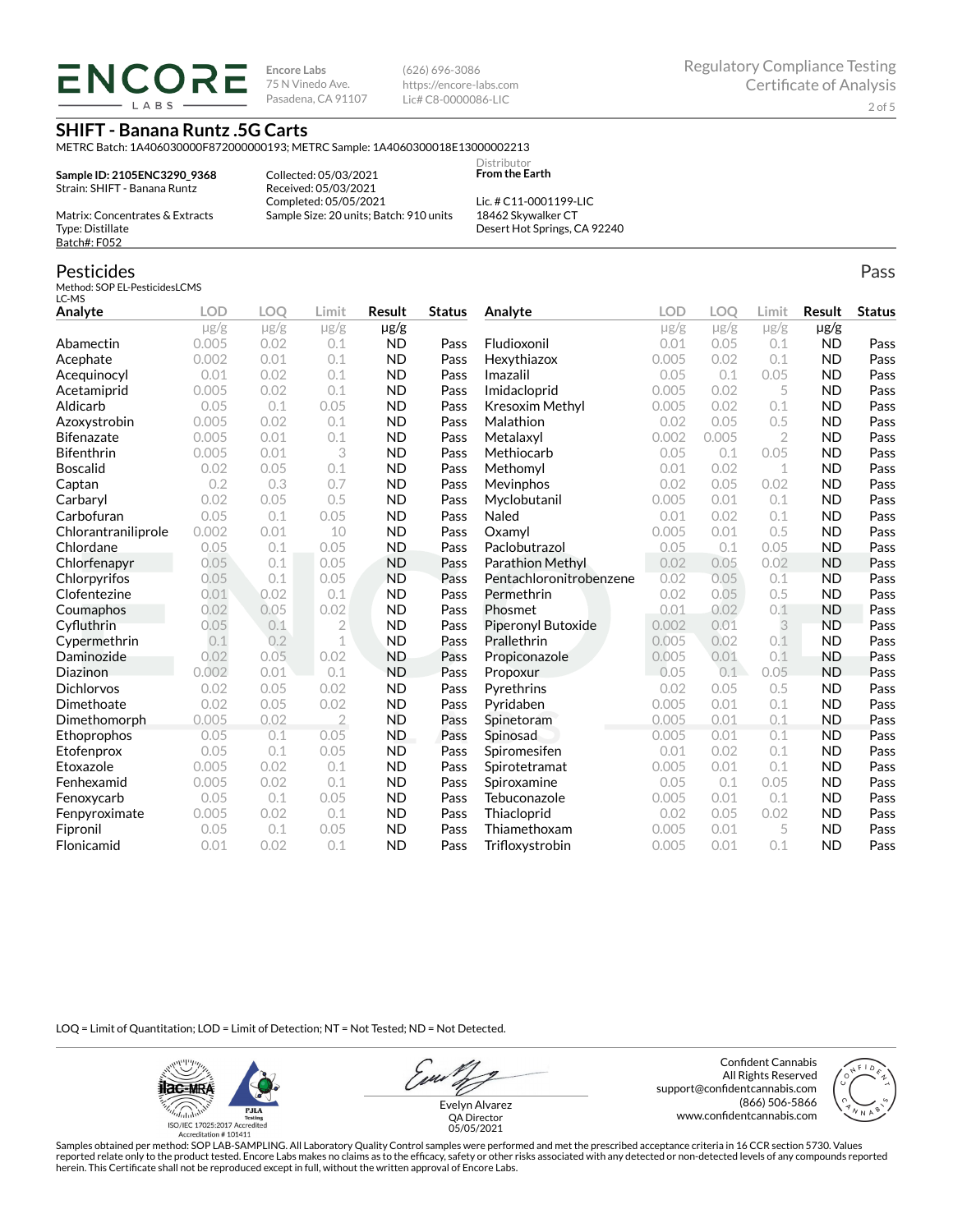**ENCORE Encore Labs** 75 N Vinedo Ave. Pasadena, CA 91107 LABS

(626) 696-3086 https://encore-labs.com Lic# C8-0000086-LIC

# **SHIFT - Banana Runtz .5G Carts**

METRC Batch: 1A406030000F872000000193; METRC Sample: 1A4060300018E13000002213

Collected: 05/03/2021 Received: 05/03/2021

**Sample ID: 2105ENC3290\_9368** Strain: SHIFT - Banana Runtz

Distributor **From the Earth**

| Completed: 05/05/2021<br>Matrix: Concentrates & Extracts<br>Type: Distillate | <b>JU ATT. JETTER DATAIRE IN THE</b> | R <sub>2</sub>                          |
|------------------------------------------------------------------------------|--------------------------------------|-----------------------------------------|
|                                                                              |                                      |                                         |
|                                                                              |                                      | Sample Size: 20 units; Batch: 910 units |
|                                                                              |                                      |                                         |
|                                                                              | Batch#: F052                         |                                         |

Lic. # C11-0001199-LIC 18462 Skywalker CT Desert Hot Springs, CA 92240

# Residual Solvents

Method: SOP EL-RES\_SOLVENTS HS-GC-MS

| Analyte             | <b>LOD</b> | <b>LOQ</b> | Limit     | Result                           | <b>Status</b> |
|---------------------|------------|------------|-----------|----------------------------------|---------------|
|                     | $\mu$ g/g  | $\mu$ g/g  | $\mu$ g/g | µg/g                             |               |
| 1,2-Dichloro-Ethane | 0.1        | 0.29       |           | ND.                              | Pass          |
| Acetone             | 5.5        | 16.68      | 5000      | <b>ND</b>                        | Pass          |
| Acetonitrile        | 4.56       | 13.82      | 410       | ND.                              | Pass          |
| Benzene             | 0.09       | 0.28       |           | ND.                              | Pass          |
| <b>Butane</b>       | 0.2        | 0.61       | 5000      | <b>ND</b>                        | Pass          |
| Chloroform          | 0.1        | 0.29       |           | ND.                              | Pass          |
| Ethanol             | 1.97       | 5.97       | 5000      | <loq< td=""><td>Pass</td></loq<> | Pass          |
| Ethyl-Acetate       | 0.16       | 0.48       | 5000      | <loq< td=""><td>Pass</td></loq<> | Pass          |
| Ethyl-Ether         | 0.12       | 0.38       | 5000      | <b>ND</b>                        | Pass          |
| Ethylene Oxide      | 0.08       | 0.24       |           | ND.                              | Pass          |
| Heptane             | 0.1        | 0.29       | 5000      | <b>ND</b>                        | Pass          |
| Isopropanol         | 2.2        | 6.67       | 5000      | <b>ND</b>                        | Pass          |
| Methanol            | 8.85       | 26.8       | 3000      | ND                               | Pass          |
| Methylene-Chloride  | 0.1        | 0.31       |           | <b>ND</b>                        | Pass          |
| n-Hexane            | 2.68       | 8.12       | 290       | <b>ND</b>                        | Pass          |
| Pentane             | 0.64       | 1.94       | 5000      | <b>ND</b>                        | Pass          |
| Propane             | 0.08       | 0.25       | 5000      | <b>ND</b>                        | Pass          |
| Toluene             | 1.67       | 5.06       | 890       | <b>ND</b>                        | Pass          |
| Trichloroethene     | 0.1        | 0.29       |           | <b>ND</b>                        | Pass          |
| <b>Xylenes</b>      | 0.6        | 1.82       | 2170      | <b>ND</b>                        | Pass          |

Date Tested: 05/04/2021 LOQ = Limit of Quantitation; LOD = Limit of Detection; NT = Not Tested; ND = Not Detected.



u Evelyn Alvarez

Confident Cannabis All Rights Reserved support@confidentcannabis.com (866) 506-5866 www.confidentcannabis.com



QA Director 05/05/2021

Samples obtained per method: SOP LAB-SAMPLING. All Laboratory Quality Control samples were performed and met the prescribed acceptance criteria in 16 CCR section 5730. Values reported relate only to the product tested. Encore Labs makes no claims as to the efficacy, safety or other risks associated with any detected or non-detected levels of any compounds reported<br>herein. This Certificate shall

Pass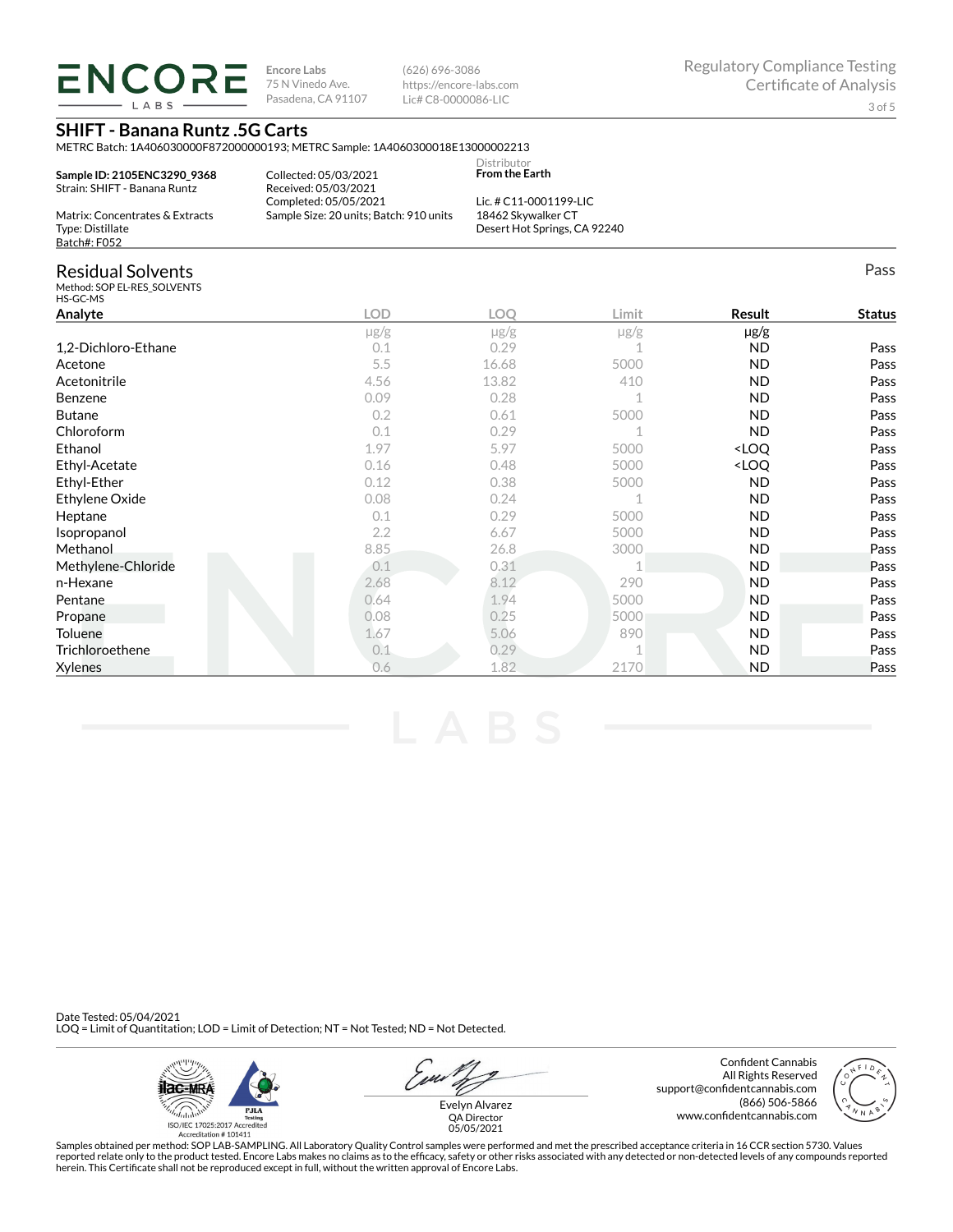**ENCORE** LABS

**Encore Labs** 75 N Vinedo Ave. Pasadena, CA 91107 (626) 696-3086 https://encore-labs.com Lic# C8-0000086-LIC

Distributor

Pass

# **SHIFT - Banana Runtz .5G Carts**

METRC Batch: 1A406030000F872000000193; METRC Sample: 1A4060300018E13000002213

| Sample ID: 2105ENC3290 9368<br>Strain: SHIFT - Banana Runtz | Collected: 05/03/2021<br>Received: 05/03/2021 | <b>From the Earth</b>                              |
|-------------------------------------------------------------|-----------------------------------------------|----------------------------------------------------|
|                                                             | Completed: 05/05/2021                         | Lic. # $C11-0001199-LLC$                           |
| Matrix: Concentrates & Extracts<br>Type: Distillate         | Sample Size: 20 units; Batch: 910 units       | 18462 Skywalker CT<br>Desert Hot Springs, CA 92240 |
| Batch#: F052                                                |                                               |                                                    |

## Mycotoxins

Method: SOP EL-PesticidesLCMS LC-MS

| ייי ש                   |       |       |            |           |               |
|-------------------------|-------|-------|------------|-----------|---------------|
| Analyte                 | LOD   | LOC   | Limit      | Result    | <b>Status</b> |
|                         | µg/kg | µg/kg | $\mu$ g/kg | µg/kg     |               |
| <b>B1</b>               |       | -     |            | <b>ND</b> | Tested        |
| <b>B2</b>               |       |       |            | <b>ND</b> | <b>Tested</b> |
| G1                      |       |       |            | <b>ND</b> | Tested        |
| G <sub>2</sub>          |       |       |            | <b>ND</b> | Tested        |
| Ochratoxin A            |       |       | 20         | <b>ND</b> | Pass          |
| <b>Total Aflatoxins</b> |       |       | 20         | <b>ND</b> | Pass          |
|                         |       |       |            |           |               |



Date Tested: 05/04/2021 LOQ = Limit of Quantitation; LOD = Limit of Detection; NT = Not Tested; ND = Not Detected.



u Evelyn Alvarez

Confident Cannabis All Rights Reserved support@confidentcannabis.com (866) 506-5866 www.confidentcannabis.com



QA Director 05/05/2021

Samples obtained per method: SOP LAB-SAMPLING. All Laboratory Quality Control samples were performed and met the prescribed acceptance criteria in 16 CCR section 5730. Values reported relate only to the product tested. Encore Labs makes no claims as to the efficacy, safety or other risks associated with any detected or non-detected levels of any compounds reported<br>herein. This Certificate shall